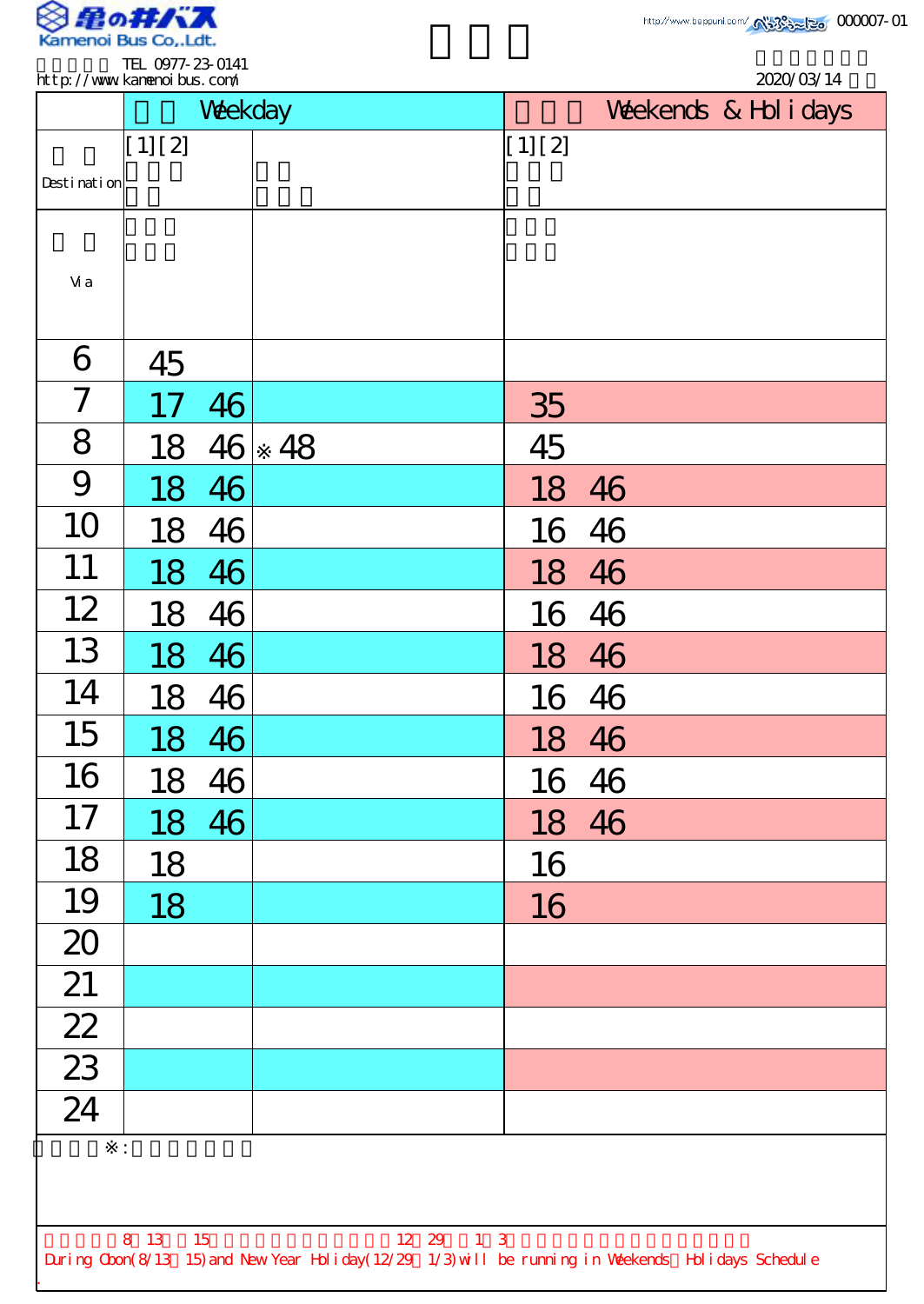

.

http://www.beppuni.com/ 233332120 000007-02

2020/03/14

| TEL 0977-23-0141            |            |
|-----------------------------|------------|
| http://www.kamenoi.bus.com/ | 2020/03/14 |
|                             |            |

|                                                                                                    | Weekday    |         |                          |  |  |  |  |
|----------------------------------------------------------------------------------------------------|------------|---------|--------------------------|--|--|--|--|
|                                                                                                    | [4]        | $[2]$   | $[1]$                    |  |  |  |  |
| Desti nati on                                                                                      |            | Kannava | <b>Kannava</b>           |  |  |  |  |
|                                                                                                    |            |         |                          |  |  |  |  |
|                                                                                                    |            |         | Umi Ji goku              |  |  |  |  |
| Vi a                                                                                               |            |         |                          |  |  |  |  |
|                                                                                                    |            |         |                          |  |  |  |  |
| 6                                                                                                  |            |         |                          |  |  |  |  |
| $\overline{ }$                                                                                     | 14         |         |                          |  |  |  |  |
| 8                                                                                                  |            | 44      | $\times$ 14              |  |  |  |  |
| 9                                                                                                  |            | 44      | $\times$ 14              |  |  |  |  |
| 10                                                                                                 |            | 44      | $\times$ 14              |  |  |  |  |
| 11                                                                                                 |            | 44      | $\times$ 14              |  |  |  |  |
| 12                                                                                                 |            | 44      | $\times$ 14              |  |  |  |  |
| 13                                                                                                 |            | 44      | 14<br>$\bar{\mathsf{x}}$ |  |  |  |  |
| 14                                                                                                 |            | 44      | $\times$ 14              |  |  |  |  |
| 15                                                                                                 |            | 44      | $\times$ 14              |  |  |  |  |
| 16                                                                                                 |            | 44      | $\times$ 14              |  |  |  |  |
| 17                                                                                                 |            | 45      | $\times$ 15              |  |  |  |  |
| 18                                                                                                 |            | 49      | $\times$ 20              |  |  |  |  |
| 19                                                                                                 |            | 49      | $\times$ 19              |  |  |  |  |
| 20                                                                                                 |            | 29      |                          |  |  |  |  |
| 21                                                                                                 |            | 29      | $\times$ 09              |  |  |  |  |
| $\frac{22}{23}$                                                                                    |            |         |                          |  |  |  |  |
|                                                                                                    |            |         | $\times$ 26              |  |  |  |  |
| $\overline{24}$                                                                                    |            |         |                          |  |  |  |  |
|                                                                                                    | $\times$ : |         |                          |  |  |  |  |
|                                                                                                    |            |         |                          |  |  |  |  |
| 12 29 1 3<br>8 13<br>15                                                                            |            |         |                          |  |  |  |  |
| During Cbon(8/13 15) and New Year Holiday(12/29 1/3) will be running in Weekends Holidays Schedule |            |         |                          |  |  |  |  |